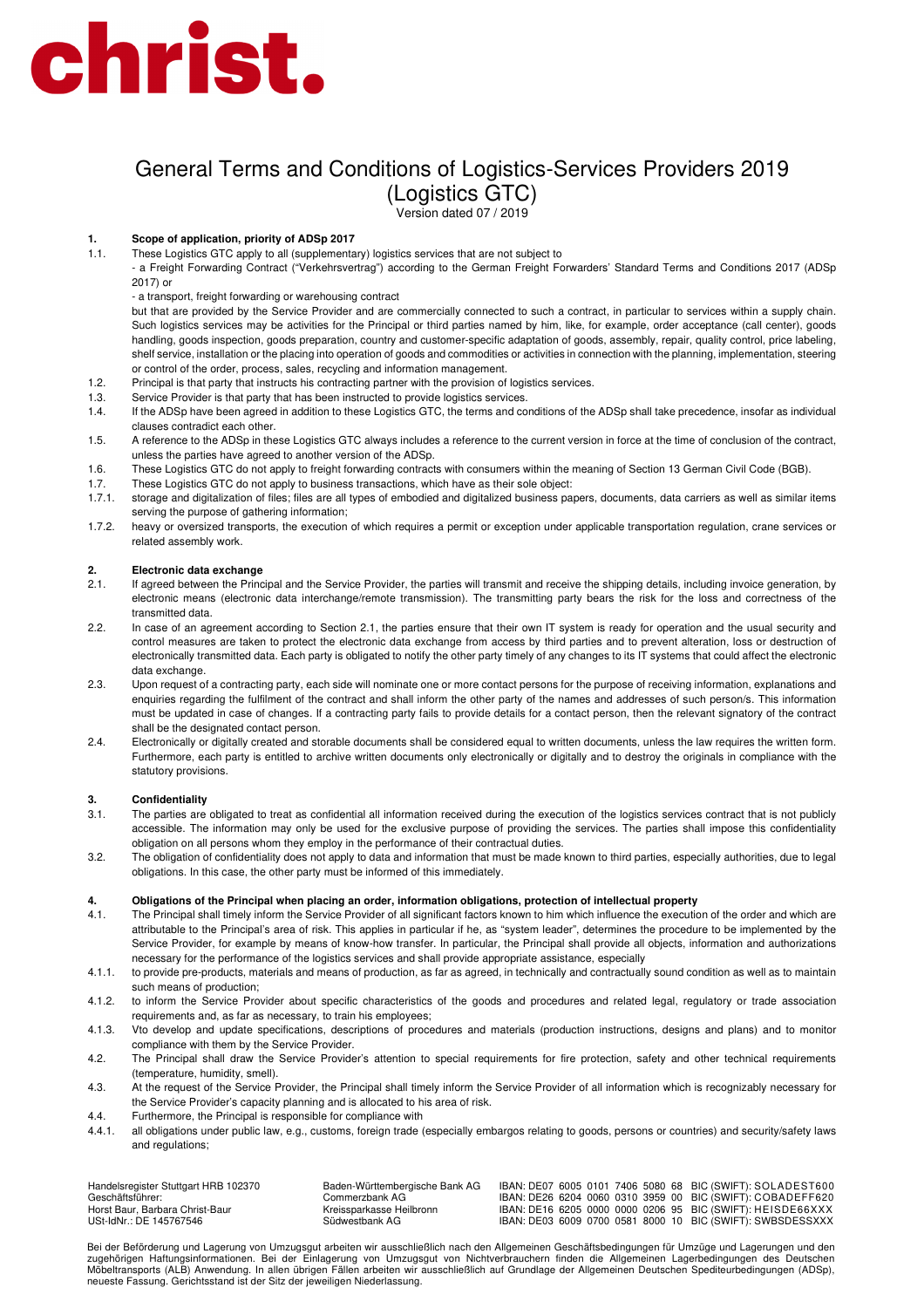- 4.4.2. intellectual property rights of third parties, such as trademark and license restrictions associated with the possession of the goods, including legal or regulatory obstacles which jeopardize the execution of the order.
- 4.5. The information and rights transferred according to Sections 4.1 to 4.3 remain the intellectual property of the Principal. A right of lien or retention in this respect cannot be exercised by the Service Provider.

### **5. Obligations of the Service Provider**

- 5.1. The Service Provider is obligated to provide his services in accordance with the specifications of the Principal as set out in Section 4. He is entitled, but not obligated, to review these specifications.
- 5.2. Insofar as the Service Provider provides the logistics services within the operational organization of the Principal or on his instructions within the operational organization of a third party (e.g., shelf service), he shall comply with the instructions of the Principal (respectively the third party) with regard to operational safety.
- 5.3. The Service Provider is obligated to inform the Principal without delay of any objections or irregularities that have arisen during the execution of the contract and to obtain appropriate instructions.
- 5.4. Any information obligations beyond the legal requirements, e.g., regarding measures taken by the Service Provider in the event of disruptions, in particular an impending delay in logistics services, in the event of damage to goods or other disruptions (emergency concept), require express agreement.

## **6. Performance hindrances and force majeure**

- Performance hindrances which are not attributable to the area of risk of either contracting party shall release the contracting parties from their performance obligations for the duration of the hindrance and the extent of its impact. Such performance hindrances are deemed to be force majeure, civil unrest, acts of war or terrorism, strikes and lock-outs, blockades of transport routes, outages or constraints of electronic data exchange caused by third parties, cyber-crime by third parties, as well as any other unforeseeable, unavoidable and serious events.
- 6.2. In the event of a performance hindrance according to Section 6.1, each contracting party is obligated to notify the other party immediately. Additionally, the Service Provider is obligated to obtain instructions from the Principal.

### **7. Modification of the contract**

- 7.1. Agreements on prices and services always refer exclusively to the named services and essentially unchanged volume of goods, orders and quantity structure. They assume, on the one hand, unchanged data processing requirements, quality agreements and procedural instructions and, on the other hand, unchanged energy and personnel costs as well as public levies.
- 7.2. If the conditions described in Section 7.1 change, either party may request negotiations to modify the contract with effect from the first day of the month following the request for modification, unless the changes were already known to the requesting party at the time the contract was concluded. The modification must be based on the identifiable changes, including rationalization effects.
- 7.3. Should the contracting parties fail to agree on the requested contract modification within one month after the request for contract modification was made, either party can terminate the agreement by giving notice of one month to the end of the month in the case of the contract being valid up to one year, or three months to the end of the month if the contract has a longer term. This termination must be received in text form within one month after at least one party has declared the failure of the contract modification.

## **8. Transfer of Undertakings**<br>**8.1 If the contract for logistics**

- If the contract for logistics services or its execution is related to a transfer of business in accordance with § 613a BGB (German Civil Code), the contracting parties undertake to agree on the economic consequences, taking into account the duration of the contract.
- 8.2. If the contracting parties have not agreed on such provisions, the party entering into the employment contract shall be entitled to an appropriate modification of its remuneration at his reasonable discretion, taking into account the duration of the contract. In all other respects § 315 German Civil Code (BGB) applies.

### **9. Set-off, Retention**

Offsetting or Retention against claims arising from the logistics services agreement according to Section 1.1 and related non-contractual claims are only permitted when the due counterclaim is undisputed, ready for decision or legally binding.

### **10. Right of lien and retention, retention of title**

- 10.1. To secure his claims from the contract for logistics services, the Service Provider may invoke the statutory rights of lien and retention to which he is entitled. If and to the extent that a statutory lien does not exist, the Service Provider shall have a lien on the Principal's property in his possession for all due and undue claims he is entitled to which stem from services according to Section 1.1.
- 10.2. The realization of the security shall be effected in accordance with the statutory provisions, provided that the time limit of one month as specified in § 1234 German Civil Code (BGB) is replaced by a time limit of one week.
- 10.3. The Principal is entitled to prohibit the exercise of the right of lien and right of retention if he grants the Service Provider an equivalent security with regard to his claims (e.g., directly enforceable bank guarantee).
- 10.4. Section 4.5 remains unaffected.<br>10.5 If in the course of providing loc
- 10.5. If, in the course of providing logistics services, the Service Provider also transfers ownership in things to the Principal, these objects remain the property of the Service Provider until all claims against the Principal to which the Service Provider is entitled to under the contract for logistics services have been settled.

### **11. Acceptance, notification of deficiencies and delay**

- 11.1. Insofar as acceptance of the logistics service is required by the Principal, it can, due to the cooperative nature of logistics services, be done through use, resale or further processing of the product, delivery and shipment to the Principal or third parties specified by him. If acceptance of a logistics service is not possible, completion shall be deemed as acceptance.
- 11.2. The Principal is obligated to notify the Service Provider of apparent deficiencies at the time of acceptance. The notification must be made in text form. To meet the deadline it is sufficient to send the notification in time, provided it reaches the Service Provider.
- 11.3. If the Principal fails to notify the Service Provider of a claim, the logistics service is deemed to have been performed in accordance with the contract, unless the Service Provider fraudulently concealed the deficiency.
- 11.4. Claims due to delays lapse if the Principal does not notify the Service Provider within 21 days of the service having been provided.

| Handelsregister Stuttgart HRB 102370 | Baden-Württembergische Bank AG |  |  |  | IBAN: DE07 6005 0101 7406 5080 68 BIC (SWIFT): SOLADEST600 |
|--------------------------------------|--------------------------------|--|--|--|------------------------------------------------------------|
| Geschäftsführer:                     | Commerzbank AG.                |  |  |  | IBAN: DE26 6204 0060 0310 3959 00 BIC (SWIFT): COBADEFF620 |
| Horst Baur, Barbara Christ-Baur      | Kreissparkasse Heilbronn       |  |  |  | IBAN: DE16 6205 0000 0000 0206 95 BIC (SWIFT): HEISDE66XXX |
| USt-IdNr.: DE 145767546              | Südwestbank AG                 |  |  |  | IBAN: DE03 6009 0700 0581 8000 10 BIC (SWIFT): SWBSDESSXXX |

Bei der Beförderung und Lagerung von Umzugsgut arbeiten wir ausschließlich nach den Allgemeinen Geschäftsbedingungen für Umzüge und Lagerungen und den zugehörigen Haftungsinformationen. Bei der Einlagerung von Umzugsgut von Nichtverbrauchern finden die Allgemeinen Lagerbedingungen des Deutschen<br>Möbeltransports (ALB) Anwendung. In allen übrigen Fällen arbeiten wir ausschl neueste Fassung. Gerichtsstand ist der Sitz der jeweiligen Niederlassung.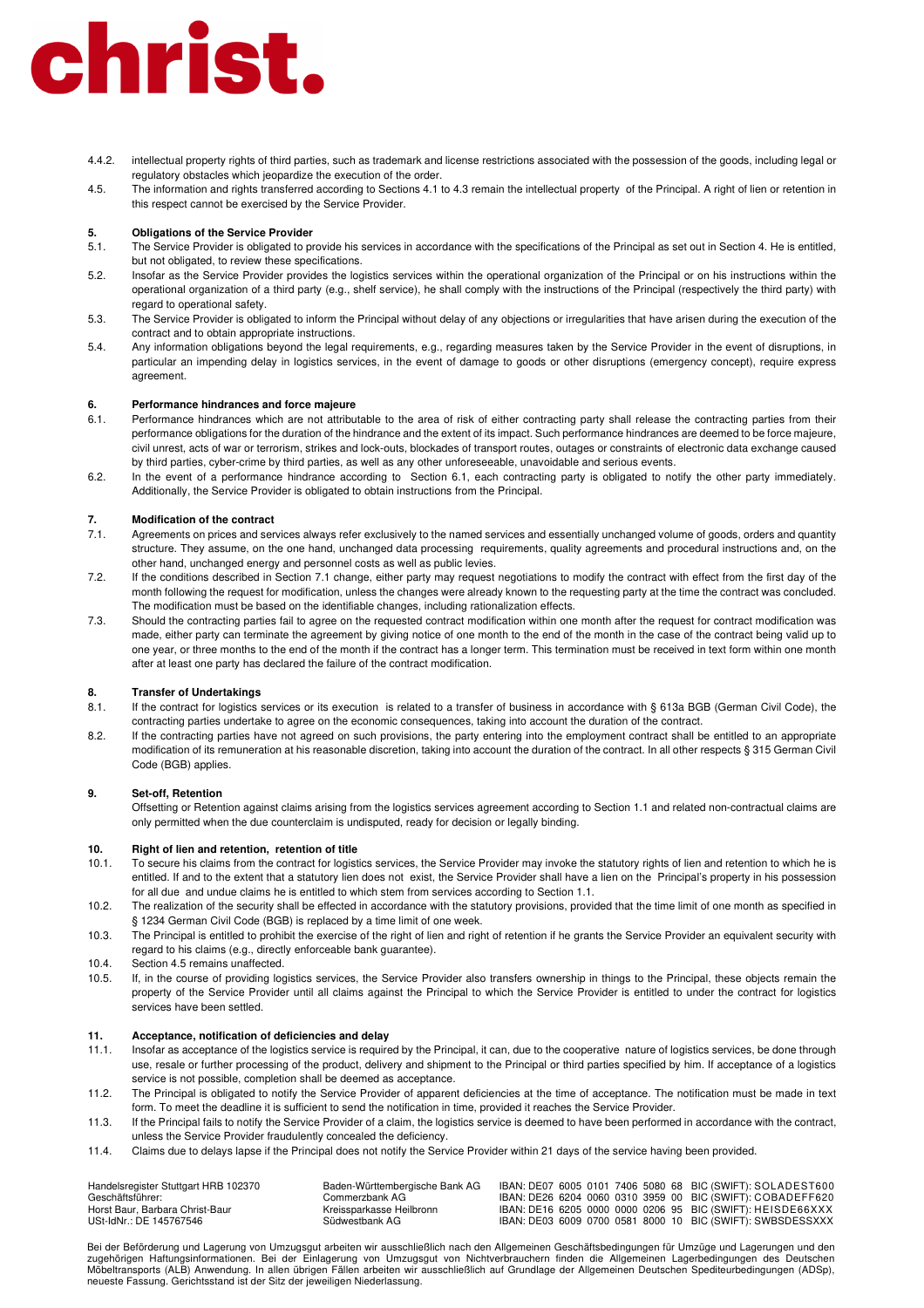### **12. Deficiency claims by the Principal**

- 12.1. The deficiency of a logistics service is initially determined by the content of the contract, subsequently by the statutory provisions applicable to the respective logistics service. Warranties regarding characteristics or durability shall only be assumed by the Service Provider if these were agreed in text form.
- 12.2. If the logistics service is deficient, the Principal is entitled to supplementary performance. The right to choose between rectification of the deficiency and new delivery/new service is in any case at the discretion of the Principal. If the supplementary performance does not lead to the success owed under the contract, the Principal is entitled to a second supplementary performance. Further claims for supplementary performance are excluded.
- 12.3. If the supplementary performance fails twice or if a supplementary performance is not possible due to the nature of the service, the Principal is entitled to exercise his right to reduction, withdrawal and compensation for damages as well as his right to self-execution as follows:
- 12.3.1. If the Principal claims a reduction, it is limited to the remuneration for the contested deficient logistics service.
- 12.3.2. If the Principal asserts his right of withdrawal, this shall only apply with regard to the individual logistics service that is deficient. The Principal is also entitled to the right of extraordinary termination according to Section 13 instead of the right of withdrawal.
- 12.3.3. The Principal may demand compensation instead of performance in accordance with the requirements of Section 14.
- 12.3.4. In the case of self-execution, the Principal's claim for reimbursement is limited to an amount of up to EUR 20,000.

### **13. Extraordinary termination**

- 13.1. If one of the parties breaches the same material contractual obligation twice within one year and this leads to a significant operational disruption in each case, the other party has the right to terminate this contract by giving reasonable notice in text form after having granted the breaching party in text form a reasonable period of time to remedy the breach of the obligation and this period has expired without the party having fulfilled its obligations.
- 13.2. If one of the parties defaults on its contractual payment obligation from two consecutive billing periods, the other party has the right to terminate this contract within one further billing period. Section 13.2 does not apply to compensation payments.
- 13.3. The right to extraordinary termination for good cause remains unaffected.

#### **14. Liability of the Service Provider**

- 14.1. The Service Provider is only liable if he is at fault for the damage caused by him.
- 14.2. The Service Provider's liability is limited to
- 14.2.1. the amount of EUR 20,000 per damage event for damages to the goods.
- 14.2.2. the amount of EUR 125,000 in the case of damage to the goods due to serial damages, notwithstanding Section 14.2.1.In the case of a series damage, several damage events shall be deemed to be one damage event that occurred at the time of the first of these damage events if they are based either on the identical cause, on the same causes with inner, especially factual and temporal, connection or on logistics services with the same defects.
- 14.2.3. the amount of EUR 20,000 per damage event for damages other than to the goods.
- 14.2.4. EUR 600,000 for all claims within one year. Section 14.3 remains unaffected.
- 14.3. Against payment of a surcharge to be agreed upon prior to the commencement of the logistics service, the Principal may in text form
- 14.3.1. specify a value for an increased liability for damages to the goods which exceeds the maximum amounts stipulated in Sections 14.2.1 and 14.2.2. In this case, the specified value in each case shall replace the relevant maximum amount ("value declaration").
- 14.3.2. declare an interest in increasing liability for damages other than damages to the goods which exceeds the maximum amounts stipulated in Section 14.2.3. In this case, the declared interest shall replace the relevant maximum amount ("interest declaration")
- 14.4. The aforementioned liability exclusions and limitations also apply to non-contractual claims against the Principal and his vicarious agents.
- 14.5. The aforementioned liability exclusions and limitations do not apply
- 14.5.1. to fatal injuries, personal injuries and damage to health as well as to damages to items that are not the subject of the (additional) logistics service.
- 14.5.2. insofar as mandatory statutory liability provisions, such as the product liability act, apply.

#### **15. Qualified fault**

- 15.1. The liability exclusions and limitations listed in Section 14 do not apply if the damage was caused by:
- 15.1.1. intent or gross negligence of the Service Provider or his vicarious agents or
- 15.1.2. violation of material contractual obligations, whereby such compensation claims in the latter case are limited to the foreseeable, typical damage. Material contractual obligations are obligations whose fulfillment is essential for the proper execution of a contract according to Section 1.1 and on whose compliance the contracting partner may reasonably rely.
- 15.2. Furthermore, the liability exclusions and limitations listed in Section 14 do not apply if the Service Provider maliciously concealed the damage or assumed a guarantee for the quality of the logistics service.
- 15.3. Notwithstanding Section 15.1.2, the liability exclusions and limitations according to 14.2 as well as in case of a value or interest declaration according to Section 14.3 only cease to apply in the event of grossly negligent or intentional breach of material contractual obligations.

### **16. Service Provider's right to indemnification and product liability**

- 16.1. The Service Provider is entitled to reimbursement of the expenses which he, under the circumstances, reasonably considered necessary in the interest of the Principal and for which he is not responsible.
- 16.2. The Principal shall indemnify the Service Provider against all expenditures, such as maintenance, repair, servicing and disposal costs, customs duties, taxes, levies and other fees which are charged to the Service Provider, in particular as the party entitled to dispose of or as the possessor of third-party goods, unless the Service Provider is responsible for them.
- 16.3. The Principal shall indemnify the Service Provider and his vicarious agents against all claims made by third parties, including by the Principal's insurer, and other costs pursuant to the product liability act and other regulations protecting third parties, unless
- 16.3.1. the Service Provider or his vicarious agents have caused the claim of the third party by gross negligence or intent;
- 16.3.2. the Principal has insured his liability risk according to the product liability act or other regulations protecting third parties with a deductible and has agreed expressly with the Service Provider that he will be reimbursed such deductible by the Service Provider in case of a damage event..
- 16.4. If and to the extent that the Principal insures the inventories which are the subject of a contract according to Section 1.1, under a cargo insurance or against fire, burglary, storm, hail, flood, earthquake and tap water, the Service Provider shall be included in the insurance cover as an insured person, but not as a representative of the Principal. If the Principal does not have appropriate insurance cover, he must inform the Service Provider early enough to allow for the Service Provider's own risk assessment.

| Handelsregister Stuttgart HRB 102370 | Baden-Württembergische Bank AG |  |  |  | IBAN: DE07 6005 0101 7406 5080 68 BIC (SWIFT): SOLADEST600 |
|--------------------------------------|--------------------------------|--|--|--|------------------------------------------------------------|
| Geschäftsführer:                     | Commerzbank AG-                |  |  |  | IBAN: DE26 6204 0060 0310 3959 00 BIC (SWIFT): COBADEFF620 |
| Horst Baur, Barbara Christ-Baur      | Kreissparkasse Heilbronn       |  |  |  | IBAN: DE16 6205 0000 0000 0206 95 BIC (SWIFT): HEISDE66XXX |
| USt-IdNr.: DE 145767546              | Südwestbank AG                 |  |  |  | IBAN: DE03 6009 0700 0581 8000 10 BIC (SWIFT): SWBSDESSXXX |

Bei der Beförderung und Lagerung von Umzugsgut arbeiten wir ausschließlich nach den Allgemeinen Geschäftsbedingungen für Umzüge und Lagerungen und den zugehörigen Haftungsinformationen. Bei der Einlagerung von Umzugsgut von Nichtverbrauchern finden die Allgemeinen Lagerbedingungen des Deutschen Möbeltransports (ALB) Anwendung. In allen übrigen Fällen arbeiten wir ausschließlich auf Grundlage der Allgemeinen Deutschen Spediteurbedingungen (ADSp), neueste Fassung. Gerichtsstand ist der Sitz der jeweiligen Niederlassung.